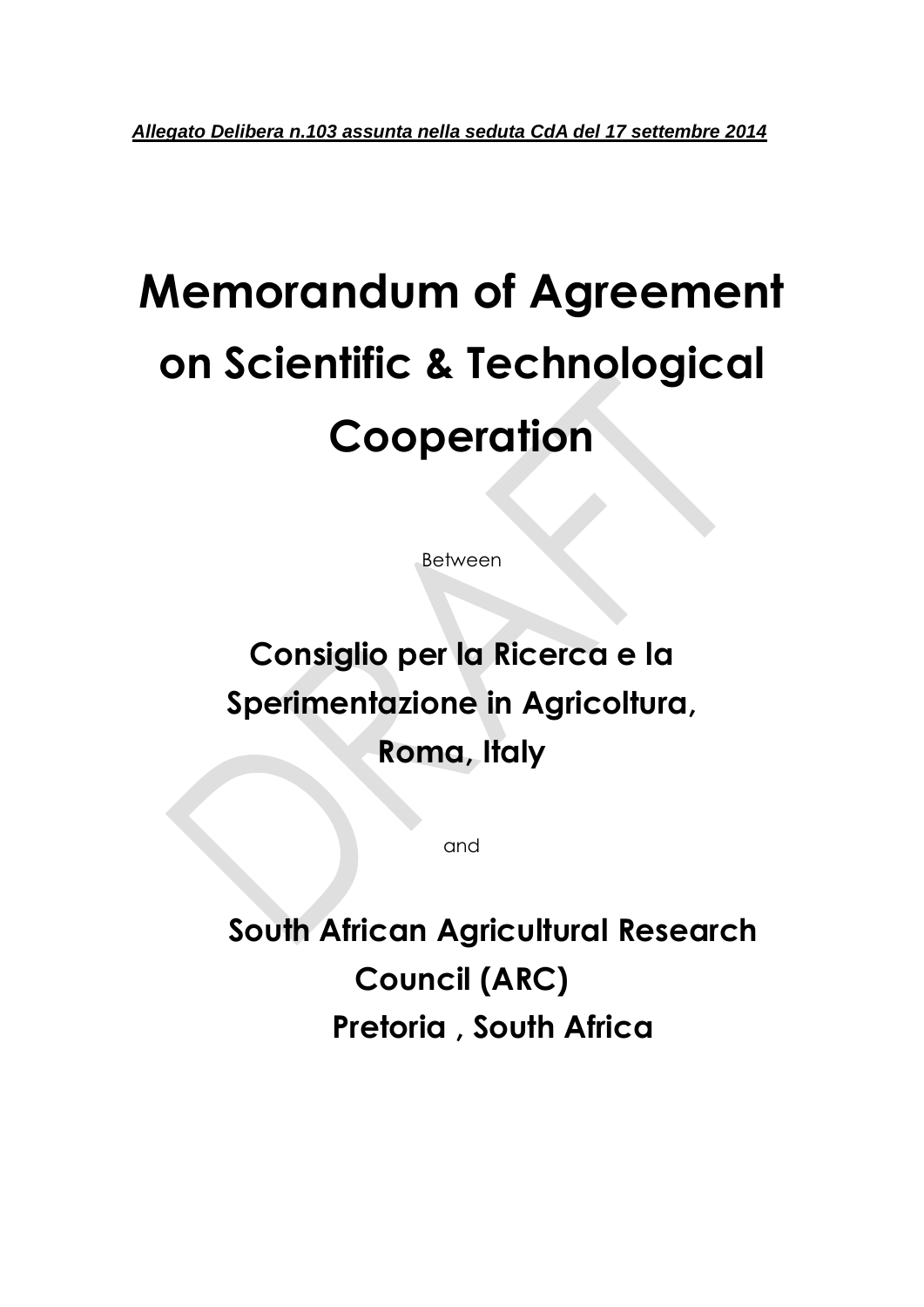This Memorandum of Agreement (MOA) is between the Consiglio per la Ricerca e la sperimentazione in Agricoltura, Public Research Organization, C.F. n. 97231970589, with legal offices in Roma, Via Nazionale n. 82, herein represented by Prof. Giuseppe ALONZO, born in Palermo on 23/09/1946, in his capacity as President and Legal Representative, hereinafter referred to as "CRA"

and

the Agricultural Research Council, a non-profit organization, with principal offices at 1134 Park Street, Hatfield, Pretoria, 0083, herein represented by Dr. Shadrack Ralekeno Moephuli in his capacity as CEO/President of the ARC, hereinafter referred to as "ARC".

hereinafter referred to as "**The Parties**";

**CONSIDERING** that CRA is the main agricultural research organization in Italy, operating under the supervision of the Italian Ministry of Agriculture, Food and Forest Policies, and has overall competence in the areas of agriculture, food, agroindustry, fisheries and forestry;

**CONSIDERING** that ARC is the main agricultural research organization of South Africa, and conducts fundamental, applied and development research on agriculture, with a view to solving major scientific and technical problems in the agricultural economy;

**CONSIDERING** that both CRA and ARC are involved in a broad range of scientific fields of common interest, including crop research, plant nutrition, plant breeding, genetics and genomics, plant biotechnologies, plant protection, animal husbandry, veterinary science, environmental resources, meteorology, bioenergies, soil science and protection, agricultural engineering and economics, collectively, but not exclusively hereinafter referred to as "agricultural science and technology";

**CONSIDERING** that CRA and ARC have signed a Material Transfer Agreement (MTA) for evaluating Lachenalia cultivar material for suitability for pot plant production in Italy (approved by CEO ARC on the 1st of April 2009 and transferred from CRA-FSO on the 16th of July 2009 prot. N. 09I0780) and a Memorandum of Agreement (MOA) for development of technology and materials and researcher exchange in the field of Ornamentals (approved and transferred to South Africa on the 3rd march 2011, prot. CRA-FSO 11I-0197);

**BEING AWARE** of the rapid expansion of scientific knowledge and its positive contribution in promoting bilateral and international co-operation;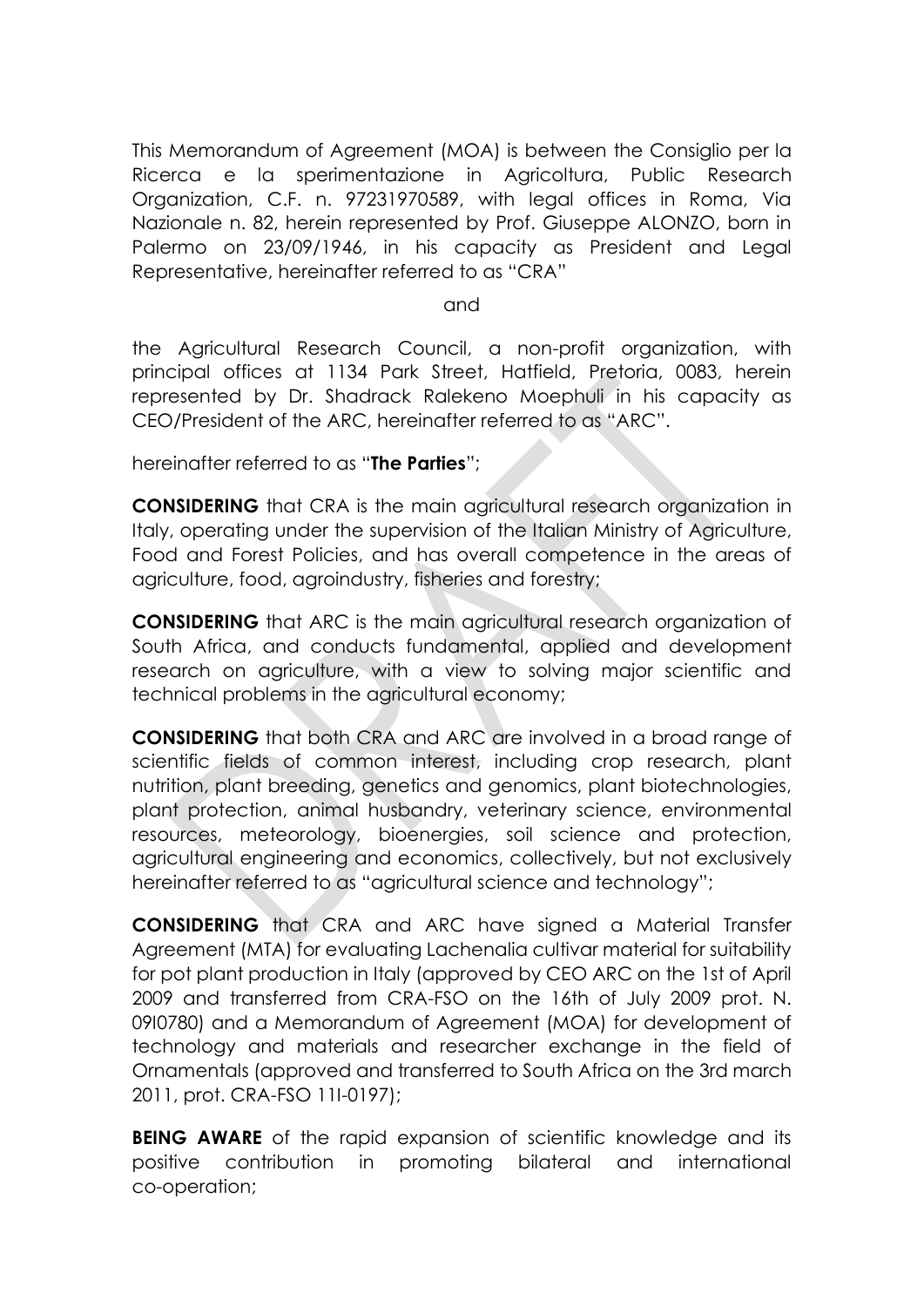**WISHING** to broaden the scope of scientific and technological cooperation in a number of areas of common interest through the creation of a productive partnership for mutual benefits;

**NOTING** that such cooperation and the application of the results of such cooperation will contribute to the economic and social development of Italy and South Africa;

**WISHING** to establish a formal framework to implement the overall cooperative activities that will strengthen scientific cooperation between the Parties;

#### **HAVE AGREED AS FOLLOWS**

#### **Article 1 – PURPOSE**

1. The Parties shall encourage, develop and facilitate cooperative activities under this Agreement in the areas of agricultural science and technology, in accordance with this Agreement and the laws and regulations of both Parties.

#### **Article 2 - PRINCIPLES**

1. The cooperative activities under this Agreement shall be carried out on the basis of the following principles:

- Mutual and equitable contributions and benefits;
- Mutual access of the research and technological development programmes, projects and facilities of each Party by visiting researchers of the other Party;
- Timely exchange of information which may concern cooperative activities;
- Promotion of a knowledge-based society for the benefit of an economic and social development of the Parties;
- Protection of intellectual property rights in accordance with Annex I of this Agreement; and
- Material transfer agreements shall be based on the template attached as Annex II.

#### **Article 3 – COOPERATIVE ACTIVITIES**

1. The cooperative activities under this Agreement may include: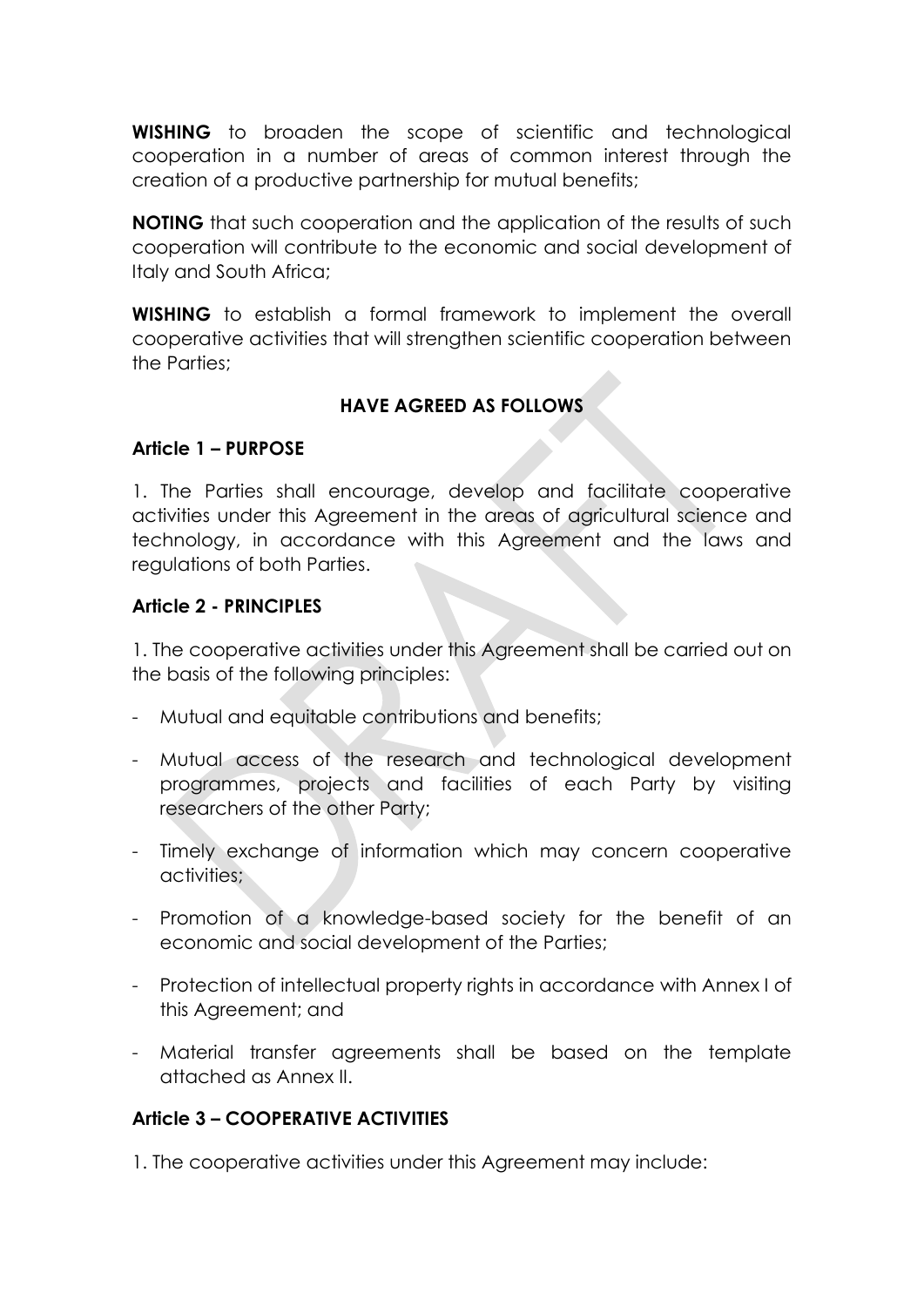- Meetings of various forms, including those of experts, to discuss and exchange information on agricultural scientific and technological topics of a general or specific nature and to identify research and development projects and programmes that may be undertaken on a cooperative basis;
- Exchange of information on activities, policies, practices, laws and regulations concerning agricultural research and development;
- Visits and exchanges of scientists, technical personnel and other experts on general or specific subjects;
- Short-term special research programs / projects or training activities.
- Implementation of cooperative projects and programmes which may be decided upon by the Coordination Committee, referred to in Article 5 in accordance with the respective laws and regulations of the Parties; and
- Any other activities of interest for the parties and which are consistent with the parties' objectives.

#### **Article 4 – IMPLEMENTATION**

Each specific cooperation program or project between the parties shall require a Specific Agreement containing the following:

- Objectives of the Program or Project.
- Description of the program activities, including an outline of the different phases and the relevant schedule.
- Statement of the total approved budget and, if required, the corresponding budget allotment.
- Description of the people involved.

• In case of joint research activities, the conditions for the publication of results, as well as the specific aspects related to the applicable copyright, official secrecy, among others, shall be stated.

• Any other aspects of interest for both parties.

#### **Article 5 – COORDINATION COMMITTEE**

For the purpose of ensuring the effective implementation of this Agreement, the Parties shall establish a Coordination Committee on Scientific and Technological Cooperation (hereinafter referred to as "the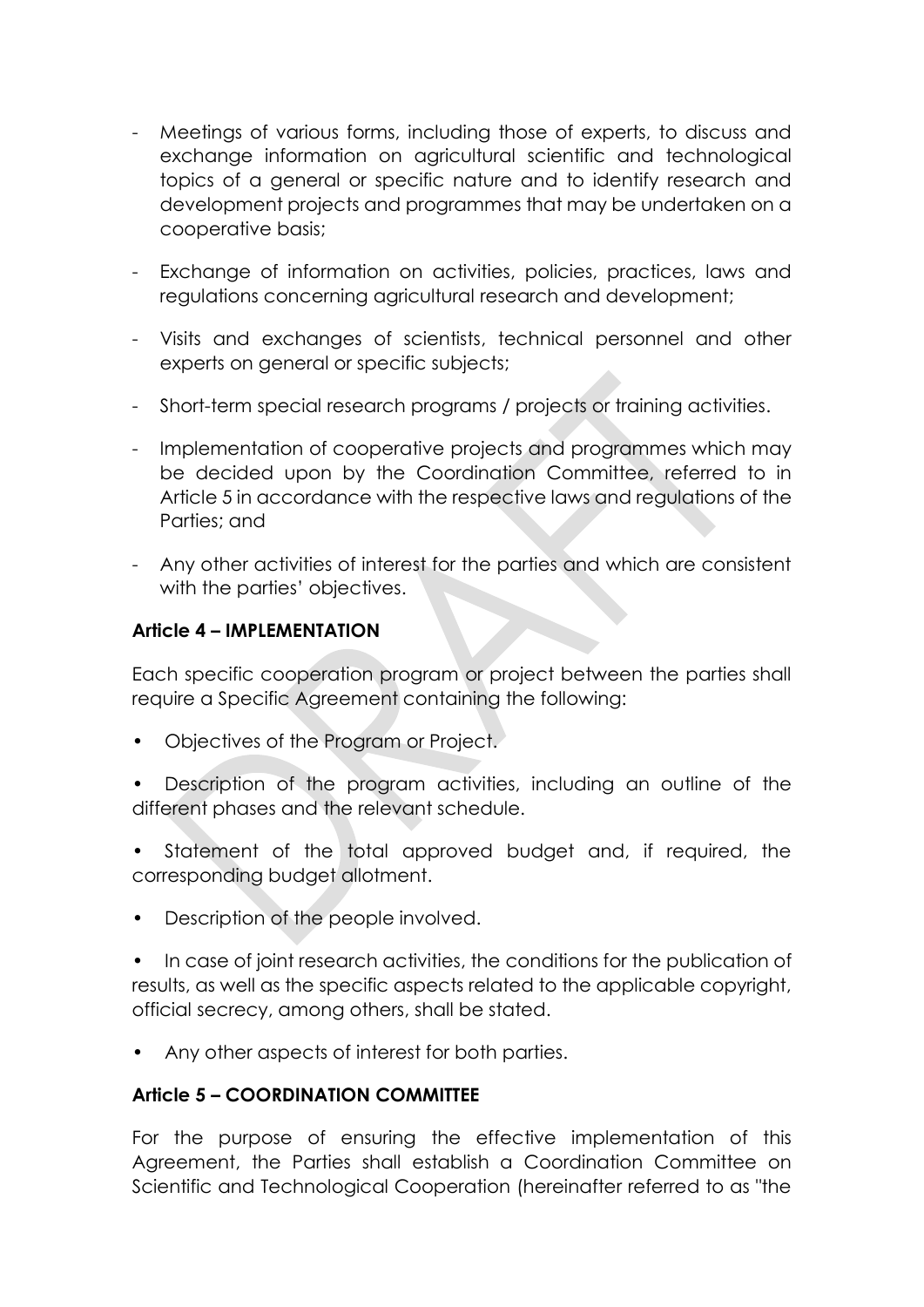Coordination Committee"). This Committee shall be set up within a term of no more than 30 business days, as of the execution date hereof, consisting of an incumbent and an alternate member of each party. This Committee shall be in charge of planning, tracking and evaluating the acts resulting from this Memorandum of Agreement. Such Committee shall hold meetings, face to face or online, at least once a year, upon request of any of the parties, and its reports and proposals shall be submitted to the executive levels of both parties.

#### **Article 6 – FUNDING**

The performance of scheduled and approved activities shall remain subject to the budgetary available funds of both institutions and / or acquisition of funds from third parties. It is hereby suggested that the Entities employing the participants should bear and pay for transport expenses to the recipient Institution and per diem and accommodation expenses as well.

#### **Article 7 – OTHER AGREEMENTS**

This Memorandum does not exclude any such agreements that with the same purpose may be entered into by and between the CRA or ARC and other public or private entities, either domestic or foreign. In this case, either party shall notify the other in advance, so as to coordinate any possible joint assignments.

#### **Article 8 – REPORTS, PUBLICATIONS AND PROPERTY RIGHTS OF RESULTS**

Each party hereby agrees not to disclose, under any circumstances, the scientific or technical information resulting from the projects and/or activities to be developed, and shall keep any such information in strict confidentiality. Where either party intends to use the partial or final results, either in part or in whole, for publishing or communication purposes, such party shall request the other party's consent, and shall, in every case, acknowledge the authors of the work. Should the results obtained from the agreement give rise to property rights, the parties shall become holders thereof on a pro rata to be duly agreed, but in any case, special reference to this Memorandum shall be made.

#### **Article 9 – DISPUTE SETTLEMENT**

Should any controversy arise between CRA and the ARC, which may lead to legal actions, both parties shall make reasonable efforts to settle any such controversy by friendly negotiations. Where any such controversy is not friendly settled, the undersigned shall submit to the arbitral award issued by an independent arbitrator to be appointed by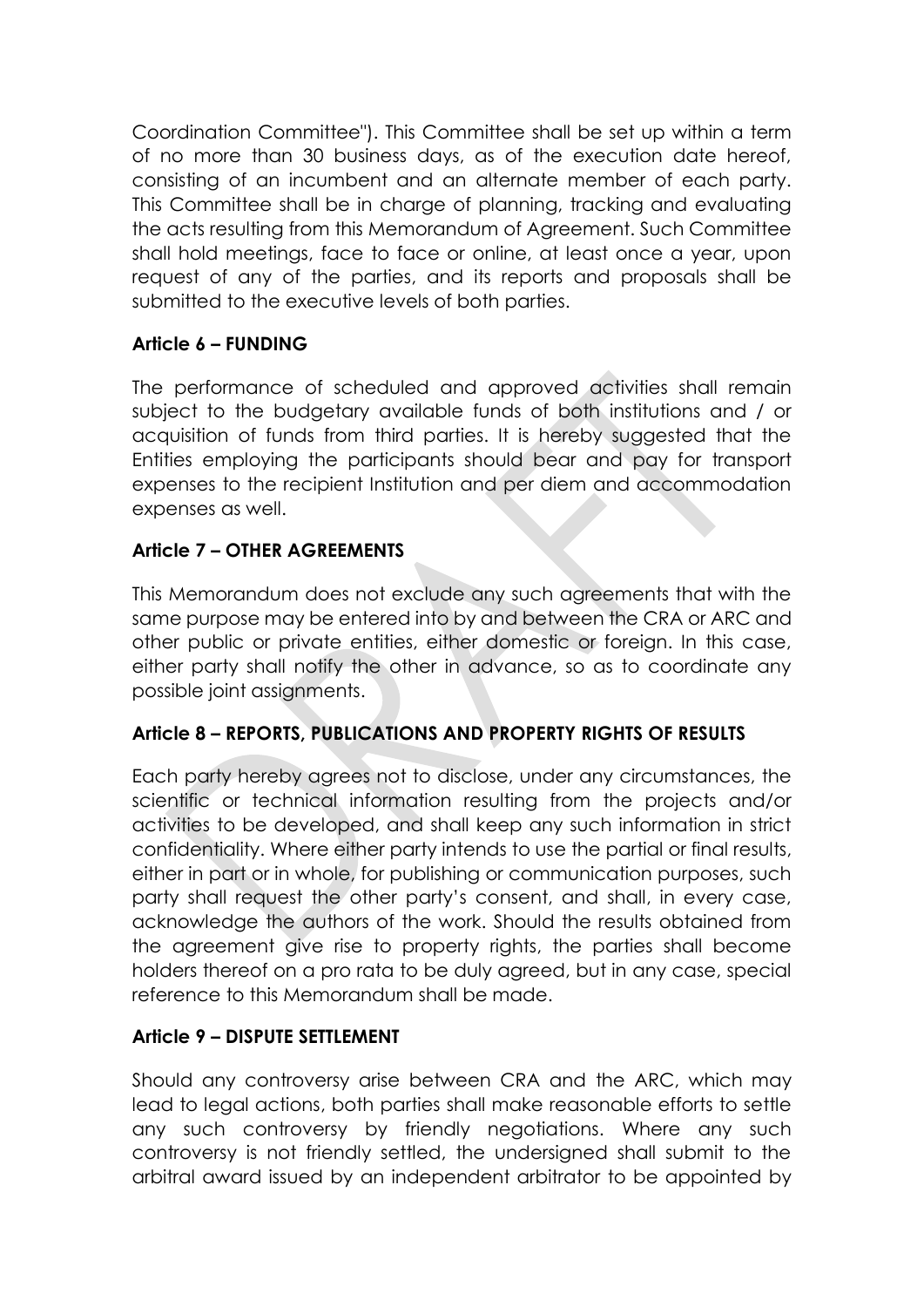mutual consent of both parties, except the case in which specific provisions are made in subsequent agreement.

#### **Article 10 – ENTRY INTO FORCE AND TERMINATION**

This Memorandum shall have a term of 5 (five) years from the date of the last signature, and it shall be renewed for the same period with the consent of the parties, and may be terminated by either party, provided that, it notifies the another (in writing) for consideration, with an advance of no less than 60 days before the desired date of rescission. This agreement may be amended through letters exchanged between both institutions. Once approved by both institutions, such amendments shall be made part hereof.

**IN WITNESS WHEREOF**, the undersigned, being duly authorised thereto by the Consiglio per la Ricerca e la Sperimentazione in Agricoltura and the Agricultural Research Council, respectively have signed two (2) counterparts, each of which shall be deemed an original, in the place and date indicated below.

Agricultural Research Council  $(ARC)$ 

Consiglio per la Ricerca e la Sperimentazione in Agricoltura (CRA),

South Africa Dr Shadrack Ralekeno Moephuli President/CEO

**Italy** 

Prof. Giuseppe Alonzo President

Date and place

Date and place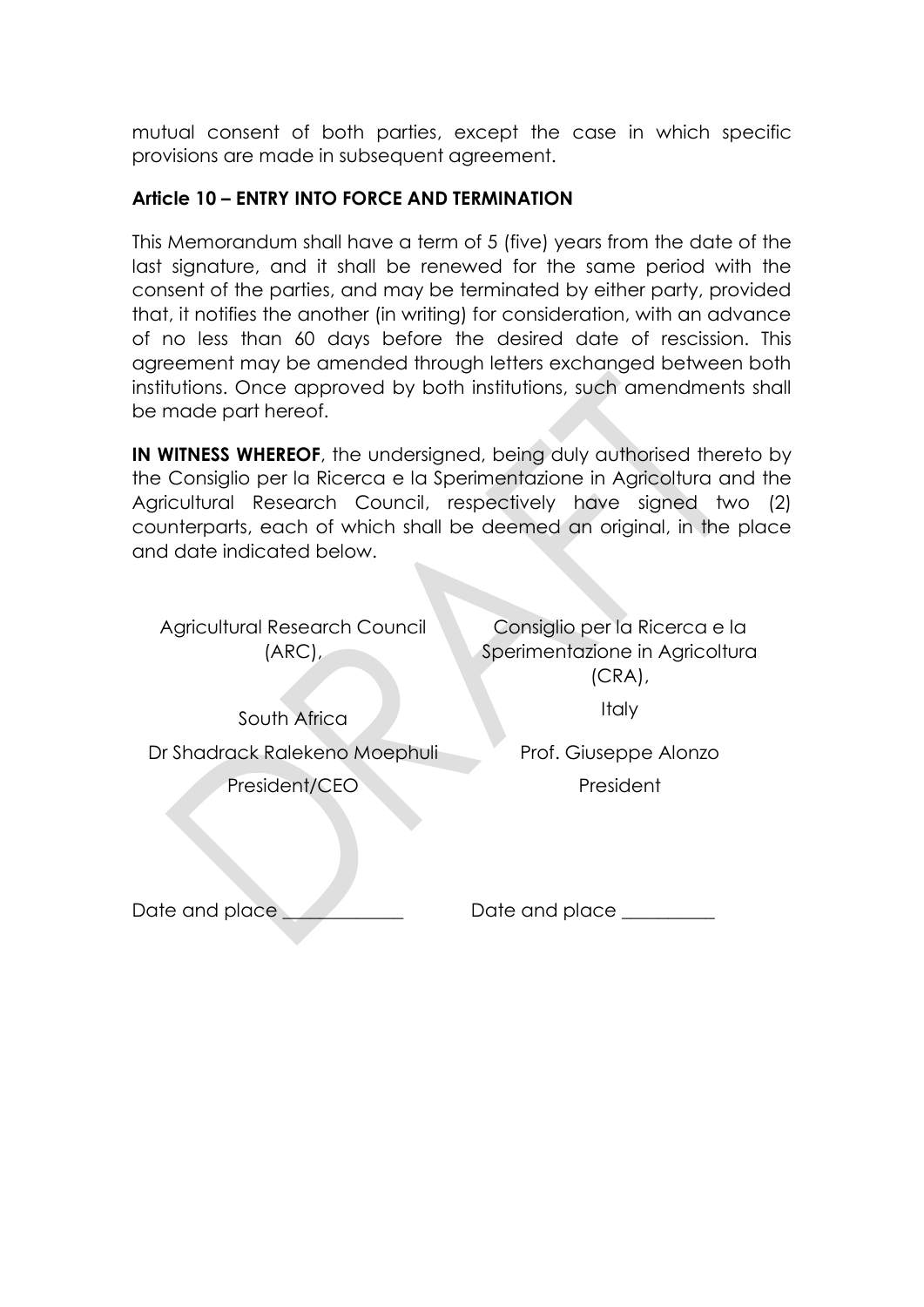## **Annex I**

#### **Principles concerning the allocation of intellectual property rights**

#### **1. DEFINITION**

For the purpose of this Agreement, "intellectual property" shall have the meaning given in Article 2 of the Convention establishing the World Intellectual Property Organisation, done at Stockholm on 14 July 1967.

#### **2. INTELLECTUAL PROPERTY RIGHTS OF THE PARTIES IN DIRECT COOPERATI VE ACTIVITIES**

**A.** Except if otherwise specifically agreed by the Parties, the following rules shall apply to **intellectual property rights**, except copyrights and related rights, generated by the Parties in the course of cooperative activities carried out under this Agreement:

a. The Party generating intellectual property shall have full ownership. In case the intellectual property has been jointly generated and the respective share of the work by the two Parties cannot be ascertained, the Parties shall have joint ownership of the intellectual property;

b. The Party owning the intellectual property shall grant the other Party the access rights to carry out any direct cooperative activities. Such access rights shall be granted on a royalty-free basis.

**B.** Except if otherwise specifically agreed by the Parties, the following rules shall apply to **copyrights** and related rights of the Parties:

a. When a Party publishes scientific and technical data, information or results by means of journals, articles, reports, books or in other forms, including video tapes, CD, DVD, other digital media and software, arising from and relating to cooperative activities under this Agreement, the Party shall make utmost efforts to obtain, for the other Party, non-exclusive, irrevocable, royalty-free licences in all countries where copyright protection is available, in order to translate, reproduce, adapt, transmit and publicly distribute such works;

b. All publicly distributed copies of a copyrighted work under the provisions of paragraph B.a. shall indicate the name(s) of the author(s) of the work unless the author(s) explicitly declines to be named. They shall also display a clearly visible acknowledgement of the cooperative support of the Parties.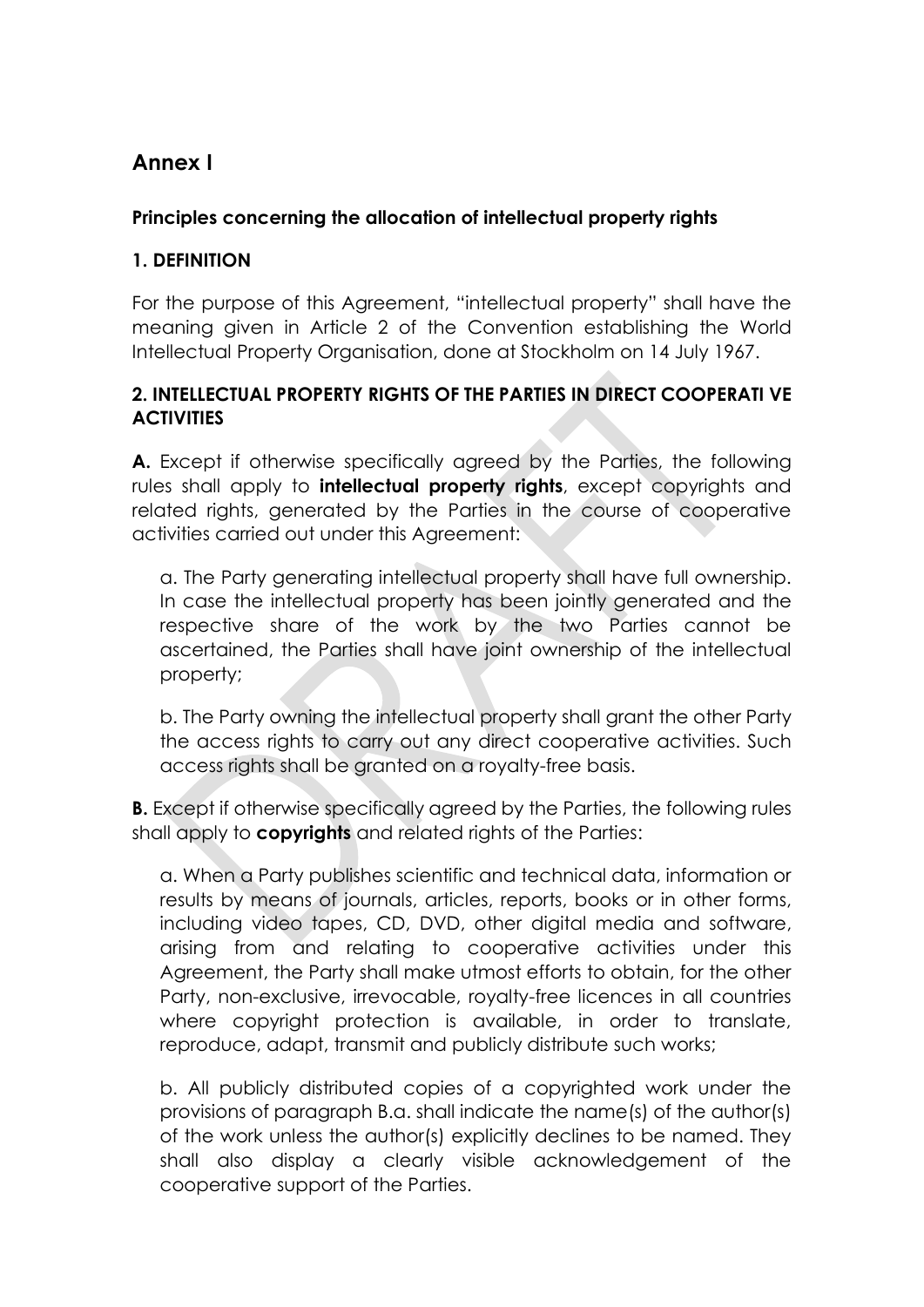**C.** Except if otherwise specifically agreed by the Parties, the following rules shall apply to the **undisclosed information** of the Parties:

a. When communicating to the other Party on the information necessary to carry out direct cooperative activities, each Party shall identify the information which it wishes to remain undisclosed;

b. The Party receiving the information may, under its own responsibility, communicate undisclosed information to its agencies or persons employed through these agencies for the specific purposes of implementing this Agreement;

c. With the prior written consent of the Party providing the undisclosed information, the other Party may disseminate such undisclosed information more widely than otherwise permitted in paragraph 3. b. The Parties shall cooperate with each other in developing procedures to request and obtain prior written consent for such wider dissemination, and each Party shall grant such approval to the extent permitted by its laws and regulations;

d. Information arising from seminars, meetings, assignments of staff and of the use of facilities arranged under this Agreement shall remain confidential when the recipient of such information is requested by its provider to protect its confidential or privileged character at the time such communication is made, according to paragraph C.a.;

e. If one Party becomes aware that it will be, or may be reasonably expected to become, unable to meet the restrictions and conditions of dissemination of Article 2.C., it shall immediately inform the other Party. The Parties shall thereafter consult to define an appropriate course of action.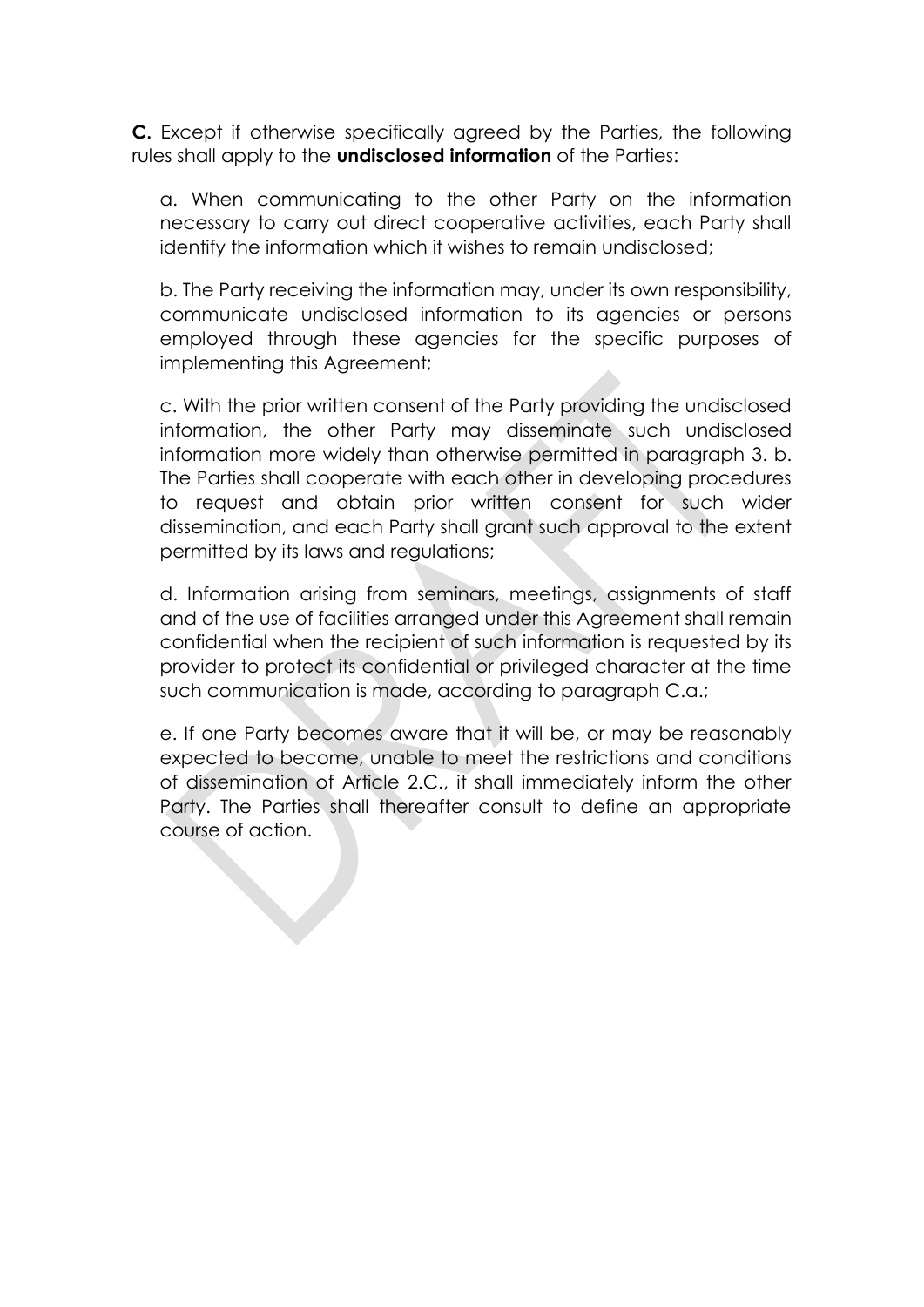## **Material Transfer Agreement (MTA)**

#### **This agreement (hereinafter referred to as the "MTA") is entered into by and between:**

Consiglio per la ricerca e la sperimentazione in agricoltura whose registered office is located at Via Nazionale 82, 00184 ROMA RM, Italy and operational office at \_\_\_\_\_\_\_\_\_\_\_duly represented by hereinafter referred to as the

#### **"Supplier"**

#### **and**

Agricultural Research Council, whose registered office is located at 1134 Park Street, Hatfield, Pretoria, 0083, duly represented by  $\qquad \qquad$ , in his capacity as \_\_\_\_\_\_\_\_\_\_\_\_\_\_\_\_\_\_\_\_\_\_\_, hereinafter referred to as the "**Recipient**".

(or vice versa)

#### **Section 1. Scope of the MTA**

The purpose of this MTA is to set out the terms and conditions under which the Supplier is to supply to the Recipient the Material defined in section 2 hereunder.

#### **Section 2. Description of the Material**

The biological resources covered by this MTA are varieties of \_\_\_\_\_\_\_\_\_\_\_\_\_\_ (or other related botanical genera - such as ) in the form of  $\Box$  (seed, cuttings, plants, in vitro plants, ....), for which a list is given and the characteristics are described in the accompanying annexes, which form an integral part of this agreement.

These biological resources, as well as any related documentation or information, are hereinafter referred to as the **"Material"**.

#### **Section 3. Status of the Material and Intellectual Property Rights**

The Material is the property of CRA/ARC, having being bred by CRA/ARC staff. CRA/ARC has obtained Intellectual Property Rights in \_\_\_\_\_\_\_\_\_\_\_\_\_\_\_\_\_\_\_\_\_\_\_ (or has filed a request for the issue of Intellectual Property Rights in Theorem 2012 (or reserves the right to file a request for the issue of Intellectual Property Rights in \_\_\_\_\_\_\_\_\_\_\_\_\_\_\_\_\_\_\_\_\_\_\_). The Material shall not be protected by any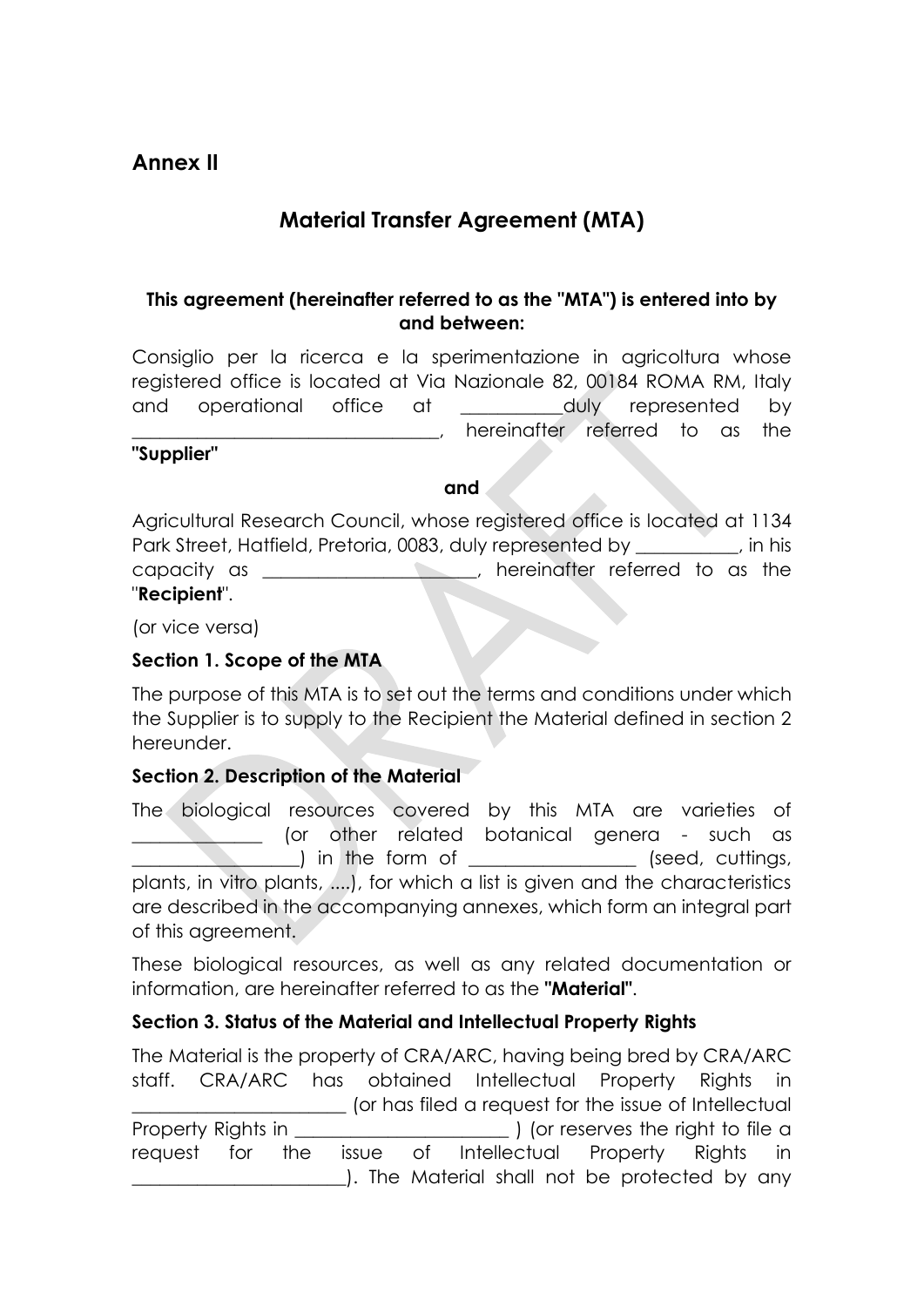intellectual property rights whatsoever, by the Recipient or any third party in any other Country or territory.

#### **Section 4. Authorized Use of the Material**

The Material is transferred from the Supplier to the Recipient for the sole purpose of assessing its agricultural performance under the Recipient's local conditions, to identify varieties that can be used in the context of [place/type of use].

The varieties supplied may only be used commercially within the limits of an express permission granted in writing by CRA/ARC. In particular, for varieties whose use for commercial purposes is not specified, the Recipient is committed not to use them for commercial purposes without obtaining the prior, written authorization of CRA/ARC.

#### **Section 5. Subsequent Transfer of the Material by the Recipient**

The Material shall not be transferred by the Recipient to any third party without the prior, written consent of CRA/ARC, and subject to the said third party respecting all the conditions of this MTA.

#### **Section 6. Duty to Inform**

The Recipient shall, within a reasonable time span, send information back to CRA/ARC regarding the agricultural performance of the varieties introduced at the Recipient's site. This information will enable CRA/ARC to more effectively characterize these varieties.

#### **Section 7. Publications**

The Recipient agrees to indicate the identity of the Material Supplier in any publication mentioning the Material or concerning work in which the Material was used, and to send the Supplier a copy of each publication.

#### **Section 8. Property and Application of Derived Results**

The research results obtained or derived from the Material by the Recipient (hereinafter referred to as "**Derived Results** ") shall be the property of the Recipient, who may protect them by intellectual property rights and use them commercially, provided that it negotiates beforehand with CRA/ARC the just and equitable sharing of the advantages resulting from such commercial use.

The Recipient agrees to pass on the Derived Results to the CRA/ARC, which may use them freely for research purposes, alone or with its partners.

#### **Section 9. Warrantees and Obligations of the Supplier**

The Supplier warrants the sanitary condition of the Material solely for the elements described in the accompanying official certificate, which certifies that the Material complies with the sanitary requirements of the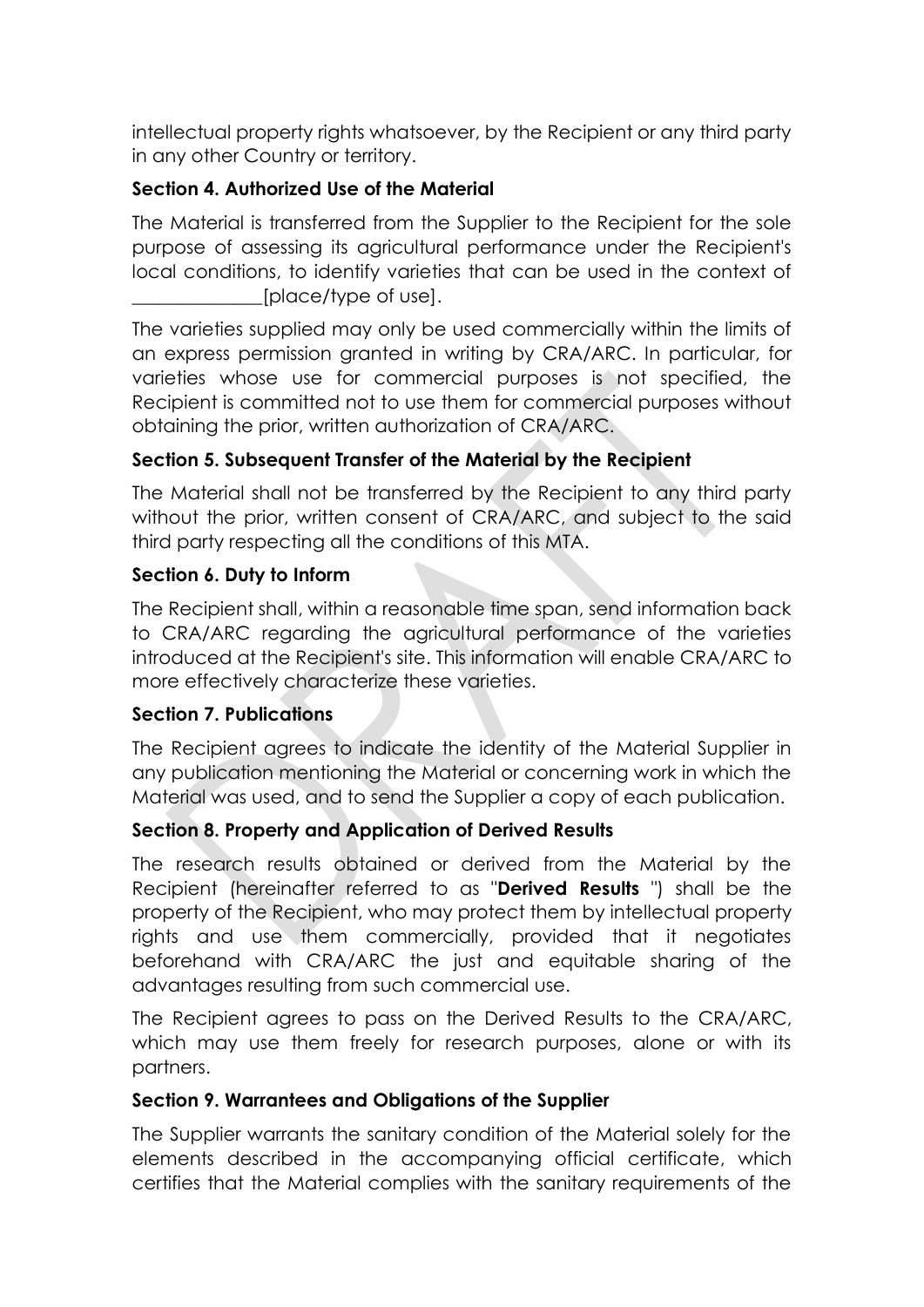country of the Recipient on the date of transfer (Phytosanitary Certificate issued by the national organization in charge of plant protection for plant biological resources, equivalent certificates or declarations for animal or microbial biological resources). However, the guarantee provided by the quarantine certificate and by the phytosanitary certificate accompanying the varieties when they are shipped to the Recipient is limited by the detection thresholds of the tests carried out.

The Material is experimental by nature and is supplied without any warrantee or commitment as to its quality, viability or purity (genetic or physical), or as to its performance or fitness for any particular purpose.

The Supplier shall in no way be held responsible for any loss or damage, of any nature whatsoever, that might result from the supply of the Material to the Recipient, its intentional or unintentional dissemination, or its use by the Recipient. In particular, CRA shall not be held responsible for the appearance of diseases or pests on the supplied varieties once they have been shipped to the Recipient.

#### **Section 10. Rights and Obligations of the Recipient**

The Recipient shall be held solely responsible for complying with regulations, in particular the sanitary (quarantine, etc.) and biosafety regulations, as well as the rules governing the import and dissemination of biological material, applicable in the country or countries where the Material is introduced or disseminated under this MTA.

The Recipient shall ensure that the Material is handled by persons with the necessary skills, knowledge, experience and abilities, on appropriate premises and with appropriate equipment, befitting the nature of the Material. The Recipient shall be held solely responsible for any loss, damages, claims or other obligations resulting from the use of the Material, whatever the cause.

#### **Section 11. Term and Termination**

This MTA shall come into force on the date of its signature by the last signatory, for a duration of \_\_\_\_\_\_\_ years (or, for an undetermined duration).

#### **Section 12. Applicable Law and Jurisdiction**

This MTA is subject to the Italian law. The Supplier and the Recipient shall endeavour to resolve amicably any dispute in connection with the interpretation, performance or validity of this MTA. Only in case no settlement be reached within a period of three months, shall the parties submit to the Courts.

Signed in two original copies.